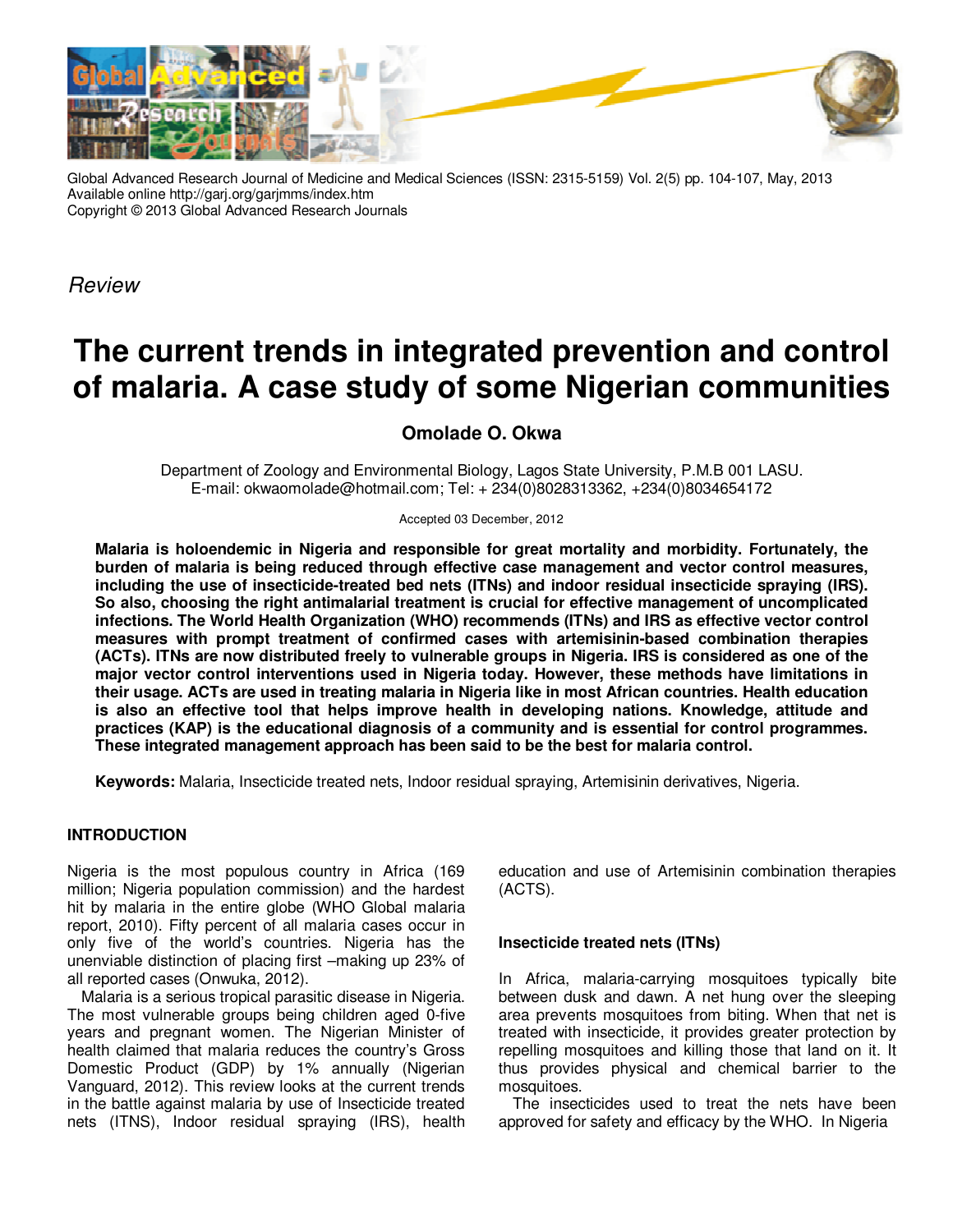| Generic name               | Trade name         | <b>Manufacturer</b> |
|----------------------------|--------------------|---------------------|
| Alphacypermethrin SC       | Alcypernet Fendona | Cyanamid/BASF       |
| Deltametrin SC and Tablets | K-Othrine KO tab   | Baver               |
| <b>Efofenfrox EW</b>       | Vectron            | Mitsui              |
| Permetrin EC               | Perepel Imperator  | Avensis             |
| Cyfluthrin EW              | Solfac EW          | Bayer               |
| Lambdacyhalothin CS        | icon, Iconet       | Zeneca, Syngenta    |

**Table 1.** Source: policy for the implementation of insecticide treated nets in Nigeria .9pp

insecticides approved by WHO pesticide evaluation scheme WHOPES and National agency for food, drug administration and control (NAFDAC) are used for ITNs in Nigeria.

ITNs have been shown to reduce all-cause mortality in children under five by about 20 percent and malarial illnesses among children under 5 and pregnant women by up to 50 percent. Until a few years ago, ITNs required re-treatment with insecticide about every six months to maintain their effectiveness. The use of ITNs has been known to reduce childhood mortality by 18% in sub Saharan Africa (WHO, 2007).

Newer, long-lasting ITNs have the insecticide bound to the netting material during production, which enables them to maintain their full protective effect through at least 20 washes, which is estimated to be about three years of regular use. (www.pmi.gov). Two such nets that have passed WHO approval and in the market are the Olyset net with permethrin insecticide and Permanet with deltamethrin insecticide.

Nigeria demonstrated its commitment in rolling back malaria by hosting the Roll Back Malaria Africa summit in Abuja, Nigeria in April,25 2005. They also declared that 60% of children and pregnant women should sleep under nets by 2005. ITNs are now distributed freely to vulnerable groups in Nigeria. However, it has its limitations in its usage in Nigeria.

In a study by Ordinioha (2012 ) in Rivers State, south – south Nigeria, net ownership does not always translate to use; with factors such as low mosquito activity and high night time temperature capable of reducing use to as low as 20%. Low mosquito activity has particularly been noted to be a very important deterrent to ITNs use in several communities in Nigeria, where the net is predominantly used for mosquito nuisance control and not malaria control. The study also showed that a large number of the nets were not hanged, improperly deployed and unoccupied. Reasons given were torn nets, forgetfulness and tiredness. Although, this is consistent with the findings in several other communities in Nigeria.

In a study by Oyedeji et al (2009) on the use of ITNs among children aged 3months to 13 years in south western Nigeria .The prevalence of the use of ITNs was 1%. The major reasons why ITNs were not used was because of ignorance, unavailability, use of alternative barrier methods and financial constraints. The alternatives were insect sprays, mosquito repellant coils, screened doors and windows and topical cream agents. Mothers also complained of lack of freedom of access and exit thus making the tool a cumbersome daily exercise and fear of their child developing allergy.

### **Indoor Residual Spraying (IRS)**

IRS is a highly effective method of malaria control recommended by the World Health Organization. Unfortunately it remains underutilized in sub-Saharan Africa (WHO Global Malaria programme (2010). IRS, a proven and highly effective malaria control measure, involves the coordinated, timely spraying of the interior walls of homes with insecticides. Mosquitoes are killed when they rest on those walls. Sprayed houses are protected for about 4 to 10 months, depending on the insecticide used and the housing construction. While previously the WHO had recommended IRS only in areas of sporadic malaria transmission, in 2006 it began recommending IRS in areas of endemic, stable transmission as well.

IRS is considered as one of the major vector control interventions used in Nigeria today. Pilot trials have been carried out in 2006 in Epe Local Government Area in Lagos State, Barkin-Ladi in Plateau State and Damboa in Borno State using three different insecticides namely Lambdacyhalothrin, Alpha Cypermethrin and Bifenthrin all of which are synthetic pyrethroids. The evaluation report of the IRS pilot trial by a WHO external consultant recommended that the intervention be scaled up in the country. Further IRS pilot trial using two insecticides namely Deltamethrin and Bendiocarb were carried out in Remo North LGA in Ogun State, Barkin-Ladi in Plateau State and Madagali LGA in Adamawa State. In a study in Iba Local Council Development Area, Lagos, 86% of residents believed IRS was effective and 87% claimed they rarely had malaria again after the intervention (Ajose, 2012).The country has now poised to scale up IRS intervention throughout the ecological zones.

WHO has approved 12 insecticides it considers effective and safe for use in IRS, including DDT. The choice of insecticide depends on its registration status in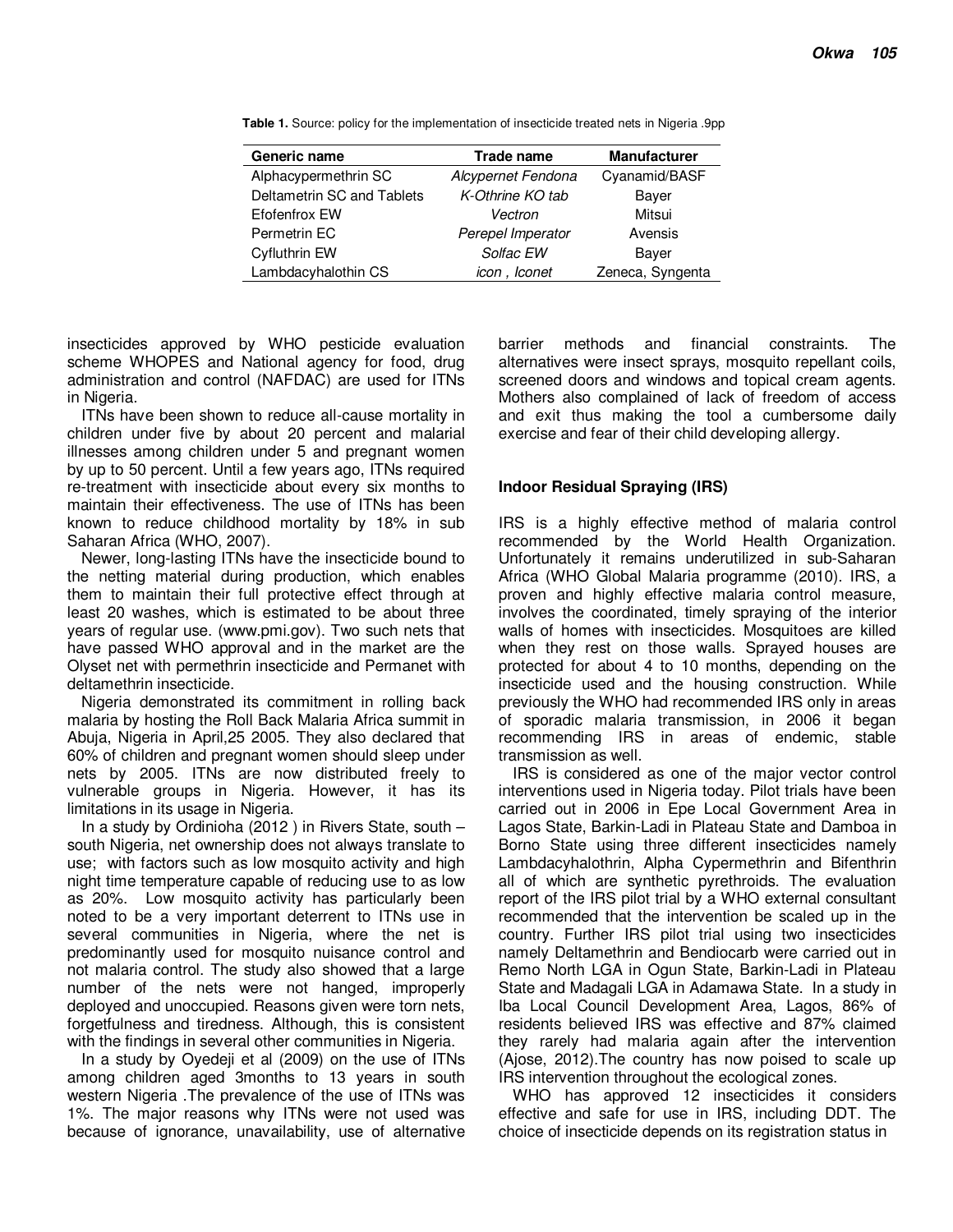country, the housing construction (e.g., mud, brick, or wood), the duration of the malaria transmission season, and susceptibility of local *Anopheles* mosquitoes to the insecticide (www. pmi.gov).

#### **Classes of Insecticides approved by WHO for IRS**

*Organochlorine;* DDT.

*Organophosphates:* Fenitrothion Malathion and Pirimiphos-methyl: Carbamates: Propoxur and Bendiocarb

*Pyrethroids:* Alpha-cypermethrin, Cyfluthrin, Deltamethrin Etofenprox, Lambda-cyhalothrin, Bifenthrin

Pyrethroid insecticides are reportedly more acceptable since they do not leave visible residues on the walls.

#### **Health education, Knowledge, attitudes and practices (KAP)**

Health education is the profession of educating people about health. It can be defined as the principle by which individuals and groups of people learn to behave in a manner conducive to the promotion, maintenance, or restoration of health.

The Joint Committee on Health Education and Promotion Terminology of 2001 defined Health Education as "any combination of planned learning experiences based on sound theories that provide individuals, groups, and communities the opportunity to acquire information and the skills needed to make quality health decisions (WHO , 2001).

WHO( 2004) defined Health Education as "comprising of consciously constructed opportunities for learning involving some form of communication designed to improve health literacy, including improving knowledge, and developing life skills which are conducive to individual and community health.

Education for health begins with people. It hopes to motivate them with whatever interests they may have in improving their living conditions. Its aim is to develop in them a sense of responsibility for health conditions for themselves as individuals, as members of families, and as communities. In communicable disease control, health education commonly includes an appraisal of what is known by a population about a disease, an assessment of habits and attitudes of the people as they relate to spread and frequency of the disease, and the presentation of specific means to remedy observed deficiencies.

Health education is also an effective tool that helps improve health in developing nations. It not only teaches prevention and basic health knowledge but also conditions ideas that re-shape everyday habits of people

with unhealthy lifestyles in developing countries. This type of conditioning not only affects the immediate recipients of such education but also future generations will benefit from improved and properly cultivated ideas about health that will eventually be ingrained.

KAP studies measure the knowledge, attitude and practices of a community. It is the educational diagnosis of a community which eventually is essential for control programmes. The knowledge of malaria is the understanding, which affects the attitude which is the preconceived ideas and feelings which culminates in practices, the way they demonstrate this knowledge and attitude by their actions. KAP is simply then awareness tailored to the need of a community.

 KAP on malaria studies have being carried out in various communities in Nigeria focusing on different age groups i.e School children and students (Okwa et al (2011), adolescents (Okwa and Ibidapo, 2010), Occupation i.e artisans and Traders (Okwa et al 2011) educated i.e academic staff (Okwa et al 2012).

 In a study by Lasisi (2012), on KAP among secondary school students in Lagos, there was adequate KAP about malaria although few (1%) were still attributing the disease to the sun. Fifty percent of the students reported school absenteeism, 70% use bed nets but 80% believed that proper drainage in the environment will best reduce mosquitoes.

# **Use of Artemisinin derivatives**

**Artemisinin** also known as **Qinghaosu** (Chinese): and its derivatives are a group of drugs that possess the most rapid action of all current drugs against *Plasmodium falciparum* malaria. Artemisinin was first used as herbal treatment for parasitic infections and Malaria in China. Now, it comes in water soluble form (Artesunate) and Fat soluble form (Artemether).

Treatments containing an artemisinin derivative (artemisinin-combination therapies, (ACTs) are now standard treatment worldwide for *P. falciparum* malaria. The starting compound artemisinin is isolated from the plant *Artemisia annua*, sweet wormwood, a herb employed in Chinese traditional medicine. Use of the drug by itself as a monotherapy is explicitly discouraged by the World Health Organization, as there have been signs that malarial parasites are developing resistance to the drug. Therapies that combine artemisinin with some other antimalarial drug are the preferred treatment for malaria and are both effective and well tolerated in patients.

In a study by Ekundayo (2012) in Lagos, Nigeria public health care practitioners had more knowledge on the use of ACTs than private health practitioners. There was poor adherence to WHO antimalarial treatment guidelines